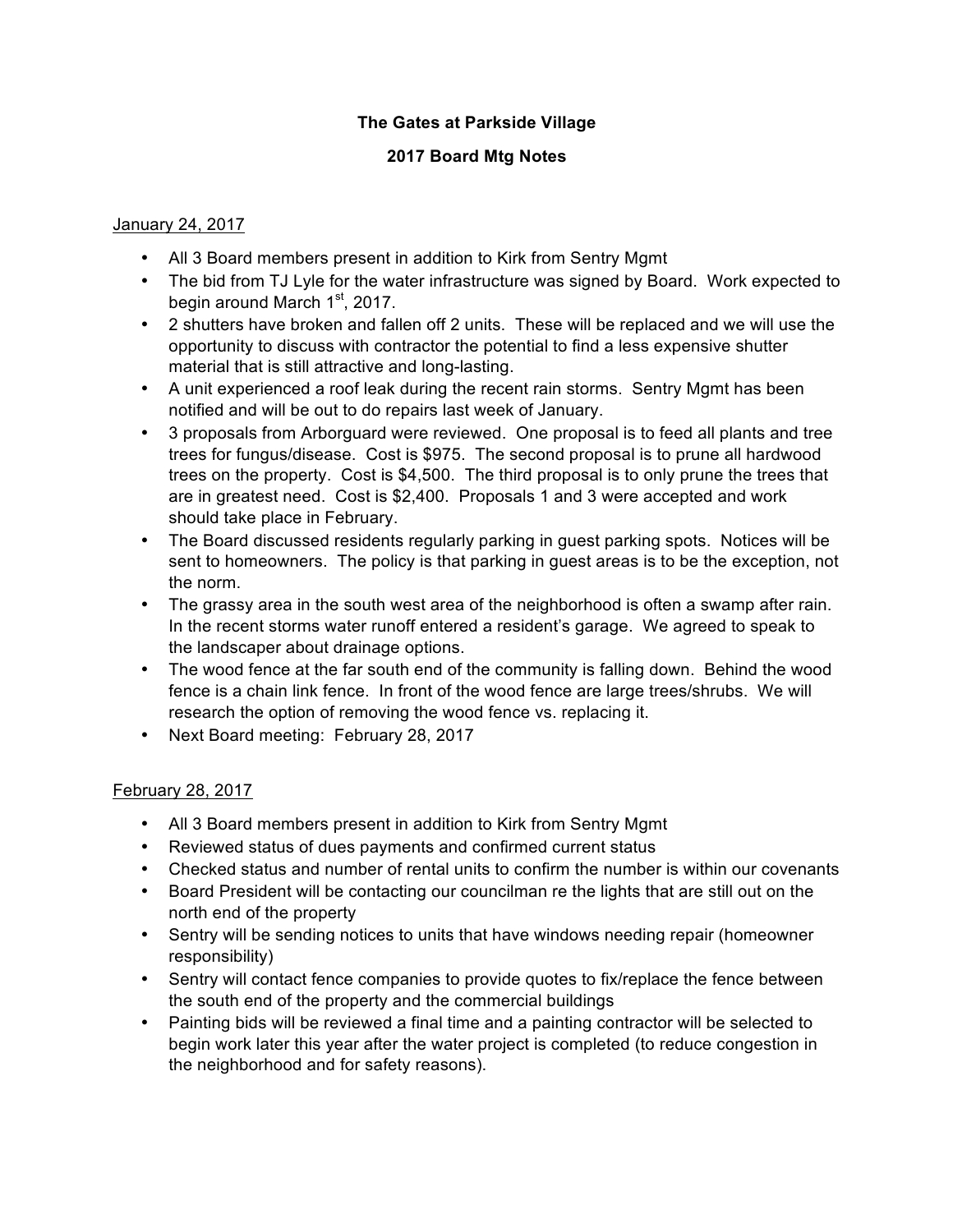- We will begin a 3 year painting cycle doing approximately 17 units per year beginning at the north end of the property and working south (the north units have gone the longest since last being painted).
- The Board met with Dupbel Millworks to review their proposal for ongoing shutter replacement and maintenance. The Board voted to approve their proposal. Beginning this year we will replace damaged shutters in batches of 25 two times per year (50 total per year). In addition, Dupbel will service our existing shutters anytime there is an issue (loose shutter, missing bracket, etc.) to prolong the life of our shutters. This proposal fits our budget and will reduce our costs over time as the shutters are properly serviced and maintained.
- The Board will be getting competitive bids for our landscaping service to ensure we are receiving the best service at the best price.
- Next Board Mtg: TBD

# April 13, 2017

- All 3 board members present plus Kirk from Sentry & resident Bob Wanex as guest
- Bob Wanex gave the board an update on the water project…
	- o Contractor has been delayed by mechanical issues with equipment and rock
	- $\circ$  Our engineers, RMA, have approved raising the level of the pipes to 30" to help avoid the rock and required digging
	- o Bob is working with the contractor to come up with new, quicker options for breaking the rock
	- o To offset the cost of the rock they have found areas to reduce cost such as eliminating the loop at the south island and having 9 irrigation taps vs. 12
	- o There are various indications that lead the contractor and RMA to believe that the worst of the rock is at the south end of our development (where the work is currently underway)
	- o Other than the rock, the project is going smoothly
- We are finalizing the painting bids in preparation to begin the next painting cycle this fall (delayed from summer to avoid conflicting with the water project construction). Approximately 17 units will be painted in the fall and each year thereafter.
- Work will begin shortly to replace 40 shutters in the development that are rotting. Each year we will replace up to 50 shutters.
- The board approved a proposal by a resident to add a water diverter to their roof (to be paid for by resident) to help prevent rain from landing on their deck.
- Next board meeting planned for May  $11^{th}$ .

## May 11, 2017

- All 3 board members present
- Need to check on status of new shutters and inform vendor of new repair at 617
- Painting bids reviewed and vendor was selected to begin work around September, after the completion of the water project. The plan is to paint approximately 18 units per year starting this year with the oldest paint jobs first.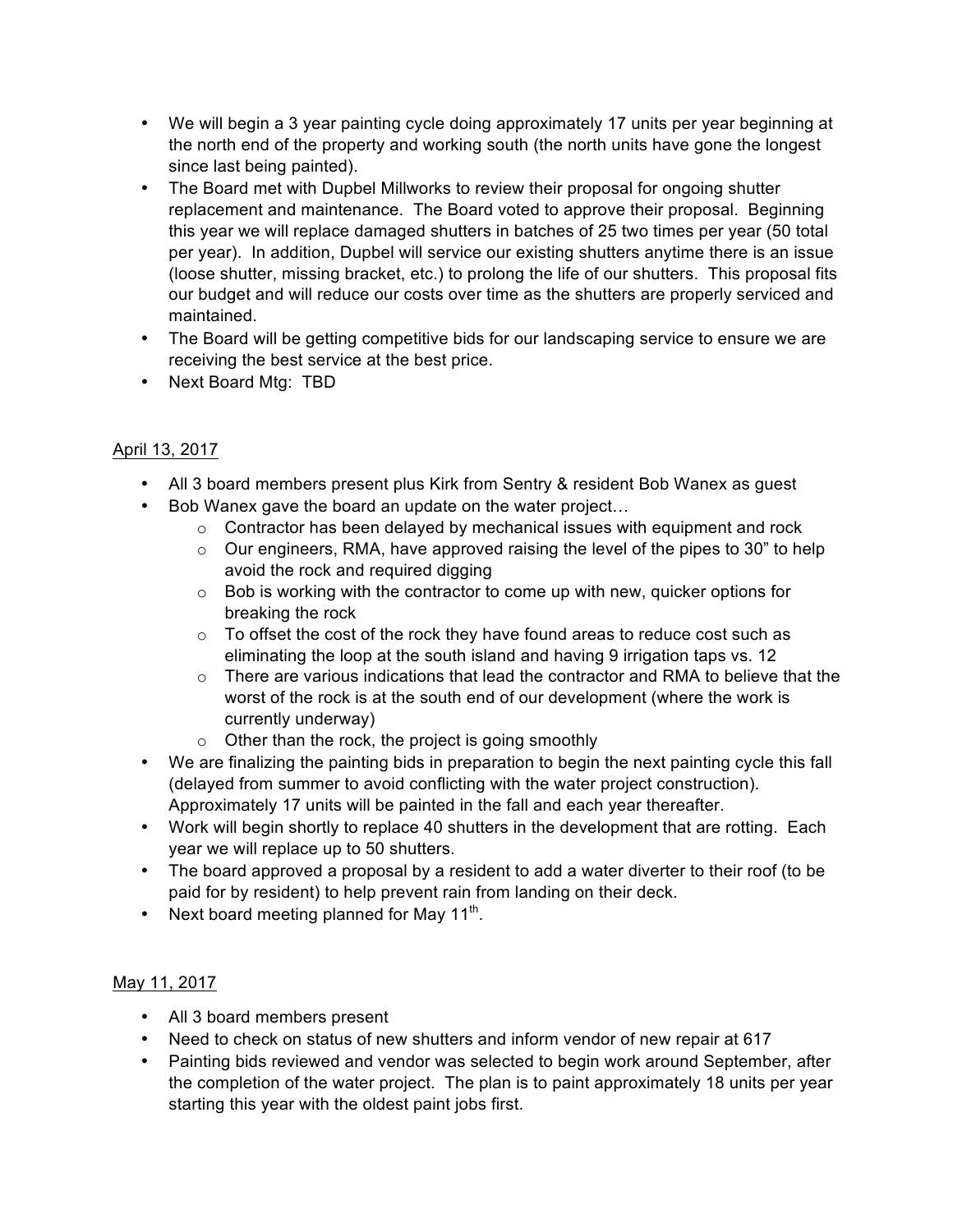- Discussed possibility of units having the option of paying their portion of water project in advance vs. in the monthly dues. More research by our mgmt. company is needed before further discussion can take place.
- Discussed recent dryer vent inspections of a handful of units performed by an independent contractor. Info will be included in an upcoming email to residents from the board.
- Also reviewed parking issues in the community and the short term impact of the water project. This too will be covered in an upcoming email from the board.
- The board approved the purchase of new pine straw for the exterior of the community.
- Next meeting dates: June 8 or 15, July 13. Also tentative date for mid-year review with community is July 20 at Grace Church (date to be confirmed).

## June 8, 2017

- All 3 Board members present plus Kirk from Sentry Mgmt
- Discussed severed electrical line that controls the lights at entrance of community. The line was laid by the builder into the concrete. It needs to be about 1 to 2 feet lower but there is rock. We will contact Don Hood to ask for his advice on how to permanently repair.
- We discussed our constitution and the steps required to make amendments.
- We discussed the possibility of allowing privacy shades on decks and how to best manage the look and feel of the exterior if shades are allowed. More research will be conducted.
- We reviewed the status of the water project as well as the progress against the budget. Thus far we are still tracking to budget.
- Scheduled our next Board meeting for July 13 and the community meeting for July 20.

### July 13, 2017

- All 3 Board members present
- Discussed need for mgmt. company to update our financial statements for new/2017 budget
- Reviewed situation with the severed electrical/exterior lighting line near the Gazebo. Will follow-up with resident B Wanex.
- Discussed potential contractors to repair the sidewalk at 592 where the last leak occurred. Also the need to add and pack dirt to the hole that was dug.
- Reviewed John's research into exterior shades and agreed to add the information to our neighborhood website
- Discussed mulch vs. pine straw in the landscape beds
- Worked on the agenda for the July 20 HOA meeting

### September 18, 2017

• All 3 Board members present plus Kirk from Sentry Mgmt